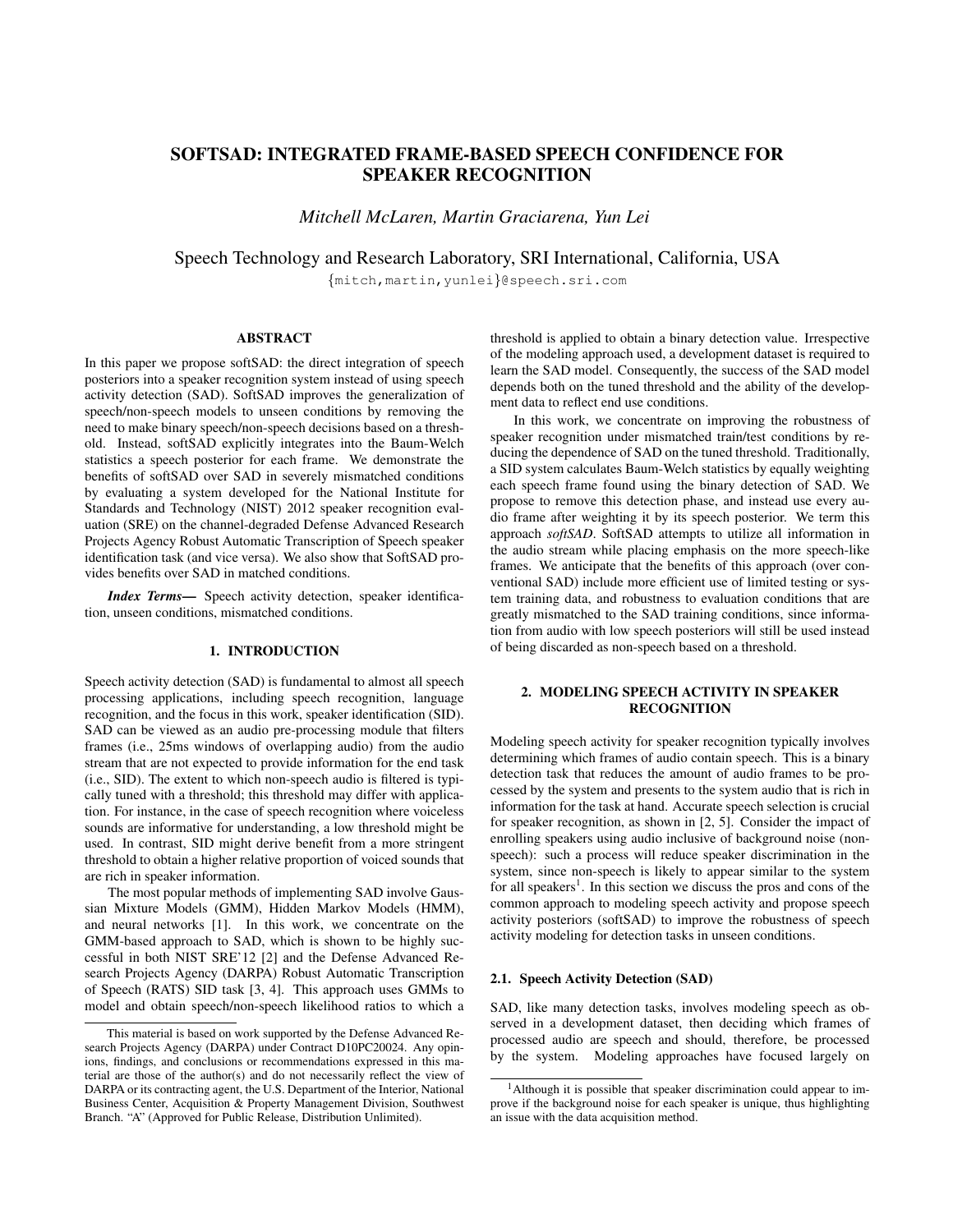

Fig. 1. The GMM-based approach to computing smoothed speech/non-speech likelihood ratios, and the subsequent SAD and softSAD processing stages.

GMMs, HMMs, neural networks and more recently, deep neural networks [1]. Neural networks are very effective under matched conditions when ample training data is available. HMMs are ideal when low-energy voiceless speech should be retained for natural language processing or user intelligibility. GMMs, on the other hand, are simple and elegant for SID where understanding of speech content is not essential but the localization of voiced, high-energy frames is more critical [2, 5]. While not considered in this work, of note is the ability of score-level fusion of SID systems implemented on top of different SAD models to provide some robustness to heavily degraded conditions [4, 1].

The GMM-based approach was commonplace in many submissions to the recent NIST SRE's [2] and DARPA RATS SID task [6, 4]. Based on the SRI team's developments under SRE [2] and the SCENIC team for the RATS SID task [4], we focus on the GMM-based approach to SAD. For GMM-based SAD, a threshold is applied to speech/non-speech likelihood ratios.

#### *2.1.1. Generating Speech/Non-speech Likelihood Ratios*

Modeling of speech activity using the GMM-based approach involves training of a speech (S) and non-speech (NS) GMM from a development data set. The likelihood ratio (LLR) of speech vs. non-speech for incoming audio frames is calculated using the trained models, and smoothed using a median filter spanning a time frame of around 400ms. Application of a threshold to these likelihood ratios results in SAD — a binary speech or non-speech flag associated with each audio frame. Figure 1 illustrates the stages involved in the simple GMM-based speech/non-speech modeling and subsequent SAD and softSAD approaches considered in this work.

In this study, SAD performance on both corpora considered was obtained using 1024 Gaussian component speech/non-speech models trained on 20-dimensional MFCCs (for SRE'12) or PNCCs (for RATS) with deltas and double-deltas appended.

#### 2.2. Speech Activity Posteriors

The above SAD process involves production of smoothed likelihood ratios of speech/non-speech from which a detection is made based on a tuned threshold. We propose to directly use a transformation of the LLRs as computed in Section 2.1.1 in the Baum-Welch statistics calculation, thus avoiding the need to make a speech/non-speech decision altogether. We first convert the LLRs to speech posteriors through the application of a sigmoid function,

$$
post(LLR) = \frac{1}{1 + e^{-\alpha(LLR + \beta)}}.
$$
 (1)

The sigmoid parameters  $\alpha$  and  $\beta$  are tuned later in the study. The zero- and first-order Baum-Welch statistics  $(N \text{ and } F, \text{ respectively})$ 



Fig. 2. The effect of varying sigmoid alpha and beta parameters on the LLR to speech posterior transformation.



Fig. 3. SAD applies a threshold to determine speech frames which are equally weighted with respect to the SID system. The proposed softSAD method avoids a threshold and uses all speech frames weighted by their corresponding speech posteriors.

can then be calculated as:

$$
N = post * \gamma \tag{2}
$$

$$
F = post * \gamma f \tag{3}
$$

where f represents the features extracted from the audio, and  $\gamma$  the occupation counts for the universal background model (UBM).

Figure 2 illustrates how different parameters in the sigmoid function affect the transformation of LLRs to posteriors. If  $\alpha$  is set to infinity and  $\beta$  to the SAD threshold, the same output as SAD will be obtained. By using a more tapered change in posteriors, we can weight each frame according to how well it represents speech according to the speech/non-speech models. Figure 3 provides a pictorial comparison between SAD and softSAD approaches in which softSAD weights all frames according to their speech LLRs.

A number of benefits are anticipated using softSAD over SAD. Firstly, softSAD attempts to utilize all speech information in the audio stream, which should in turn improve low-resource system training or low-resource and short audio enrollment/testing conditions. Second, the ability to place more emphasis on the most speechrich audio, instead of treating all speech frames equally, may enable the system to more readily exploit the speaker information in high-energy voiced audio. Finally, the combination of the weighting process and the use of all audio frames is expected to provide improved robustness to speech activity modeling, and likewise to speaker recognition performance in severely mismatched conditions, since rather than removing frames with low speech LLRs as perceived by tuned SAD models, the soft posteriors will retain this information in the system. The cost of softSAD over SAD is the potential for unnecessary computation of largely non-speech regions of audio. While not investigated in this work, it would be intuitive to threshold speech posteriors at a very low value (i.e., 0.05) to reduce computation.

# 3. SEVERELY MISMATCHED DATA SOURCES

Two sources of severely mismatched data are used in this study; the NIST SRE'12 and RATS SID data. Table 1 details the major factors that differentiate these two datasets. In addition, the majority of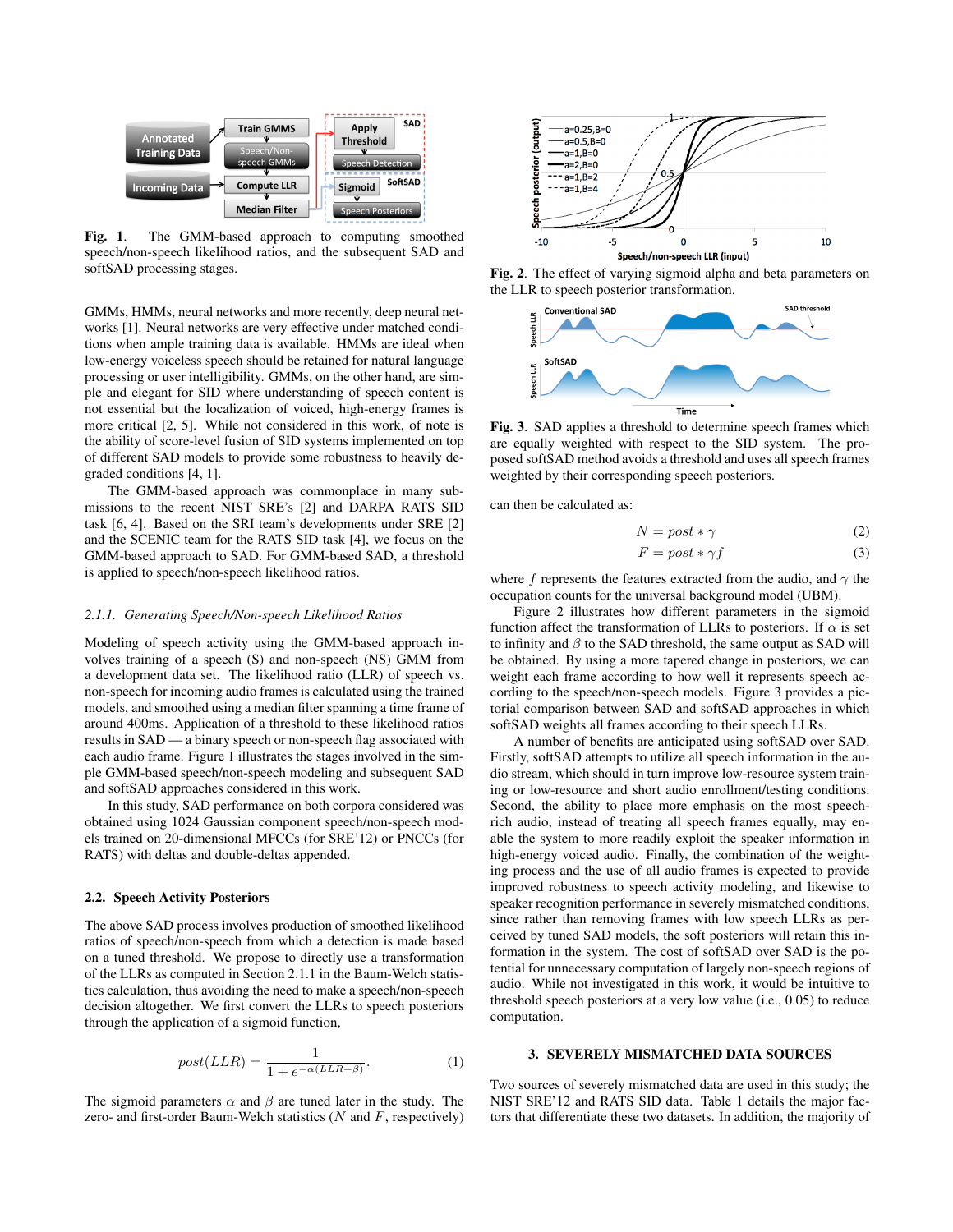Table 1. Characteristics of the severely mismatched NIST SRE'12 and DARPA RATS SID corpora considered in this work.

#### SRE'12

*Channels*: clean and re-noised microphone/telephone *Noise*: additive HVAC/babble, environment noise *Duration (train/eval)*: 5-8 mins / 30-200 seconds *Gender distribution*: 57% female, 43% male *Evaluation language*: English

#### RATS

*Channels*: 8 heavily degraded transmission channels *Noise*: Push-to-talk channels with non-transmission regions *Duration (train/eval)*: 10-15 mins / 10 seconds *Gender distribution* : 31% female, 69% male *Evaluation languages*: Lev. Arabic, Dari, Farsi, Pashto, Urdu

microphone audio from the SRE'12 set includes both the speaker of interest and an interlocutor. We have previously shown the need to remove the cross-talk from these channels [2]. For the purpose of this study, in which we desire an analysis free of the variability associated with cross-talk detection, we fix the interlocutor speech as detected with the tuned SAD system and discount these audio frames from system analysis for all experiments.

The independent development of systems targeted toward two severely mismatched datasets can result in significant differences in system design, as highlighted in Section 4. Major differences in this work include the features (MFCC vs PNCC), post-processing of features (appended deltas and double deltas vs. rank-DCT coefficients), and dependence vs. independence on gender and channel-awareness associated with the SRE'12 and RATS training data.

#### 4. PROTOCOL AND SYSTEM CONFIGURATION

# 4.1. Tuning Protocol

Experiments were conducted in the following manner. First, both SRE'12 and RATS systems and their corresponding SAD components were tuned independently; these are labeled as the SRE-SAD and RATS-SAD systems. The system models were then fixed before introduction of softSAD, which was tuned to optimize SID performance by using softSAD on the enrollment and test data of each corpus. The system was then re-trained using the softSAD throughout to produce the optimized SRE-softSAD and RATS-softSAD systems.

#### 4.2. System Configurations

All systems are based on the i-vector/probabilistic linear discriminant analysis (PLDA) framework [7, 8]. UBMs consisted of 2048 components, i-vectors of 600-dimensions and i-vectors were lengthnormalized and LDA-reduced prior to PLDA.

All features used in the SID components were mean- and variance-normalized (MVN) across speech frames detected via SAD. Specifically in the case of softSAD, SID performance was found to be more stable on the development set when MVN was applied in the same manner as SAD instead of normalizing by a *weighted* mean and variance statistics that would seem a better fit to softSAD. This process has the drawback of requiring at least some speech to be detected by SAD in order to be processed, with limited SAD output reducing feature stability. Future work will look at overcoming this drawback.

SRE'12 System: MFCCs with deltas and double deltas were used for both SID and speech activity modeling. For speech activity



Fig. 4. The effect of varying the SAD threshold on SID performance for both SRE-SAD and RATS-SAD systems when evaluated on matched conditions (solid lines) and the mismatched corpora (dashed lines).

modeling, c0 normalization was employed by subtracting the maximum of the first cepstral coefficient (c0) from c0 of the features from a given audio file. This method was found to be particularly beneficial for microphone audio. Gender-dependent systems were trained in the same manner as our SRE'12 submission [2]. A subset of 8,000 clean speech samples were used to train a 2048-component UBM for each gender. The 600D i-vector subspace was trained using 51,224 samples; the 350D LDA reduction matrix and full-rank PLDA were trained using using an extended dataset of 62,277 samples (26k of which were re-noised). Evaluation was performed on pooled male and female trials of the five *extended* conditions defined by NIST based with performance reported in terms of equal error rate (EER) and Cprimary [9], the latter being an average of two distinct operating points.

RATS System: Power-normalized cepstral coefficients (PNCC) [10] were used for noise robustness in both speech activity modeling and SID components. While deltas and double deltas were applied for speech modeling, the PNCCs were converted to 100-dimensional rankDCT features (see our companion paper on DCT coefficients for speaker recognition [11]) for SID modeling, which extended our previous work on DCT coefficients in [12]. The data-driven rankDCT features used a subset of 1000 randomly selected training segments which were evenly distributed across channels to learn the 100 coefficients for selection as features from the 2D-DCT matrix obtained by applying a moving DCT window over PNCC features. These DCT-based features were found to provide the best performance for our 2014 submission to the DARPA RATS SID task. A gender-independent system was trained similarly to [13] using 55,982 transmissions including clean source recordings for the UBM and i-vector subspace. This dataset had a 10, 30 and 120 second segment extracted from each transmission for the training of the LDA and PLDA models.

# 5. RESULTS

We commence by illustrating the effect of tuning the SAD threshold on development data and the need for improved SAD generaliza-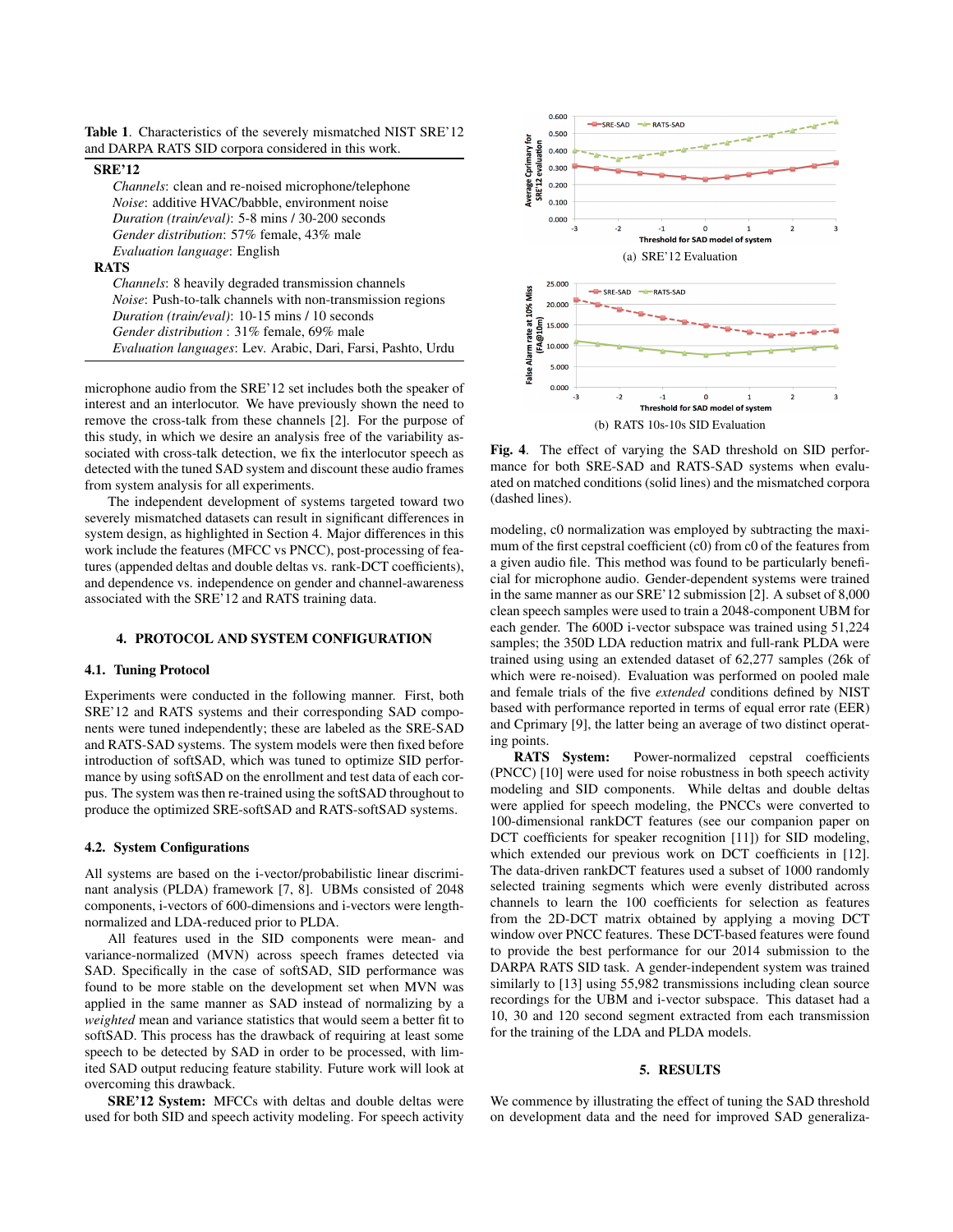

Fig. 5. The effect of varying the SRE'12 softSAD parameters on SRE'12 performance (matched condition). The  $\beta$  is analogous to the SAD threshold when  $\alpha$  is infinite.

tion. SoftSAD is then introduced and independently tuned on the enroll and test sets of the corpora before retraining each individual softSAD-based SID system. Both SAD and softSAD-based SID systems are finally evaluated on the mismatched corpus to highlight the improved generalization to unseen data obtained using the proposed softSAD approach.

#### 5.1. The SAD Generalization Issue

Both SRE and RATS system models were tuned during the NIST SRE'12 and RATS SID Phase III development phases. Given the amount of development effort, we commence with these SAD and system models. In this section, we aim to observe the effect of changing the SAD threshold on the development set as well as the alternate corpus (for instance, the SAD threshold of the SRE'12 system on RATS SID task).

Figure 4 illustrates the difference in performance when varying the SAD speech/non-speech detection threshold on both corpora using SAD models matched to the conditions (solid line) and trained on the alternate corpora (dashed line). The best threshold for matched SAD models was 0.0, while the mismatched condition deviated from this value. Furthermore, the variation in performance on the mismatched dataset was considerably greater than in the matched case. This observation highlights the inability of SAD thresholds to generalize well to severely mismatched data.

#### 5.2. SoftSAD Tuning

In this section, we tune the parameters on softSAD on the matched development datasets. This is done by fixing the system models (trained using a SAD threshold of 0.0) and evaluating the enroll and test audio using a variety of softSAD parameters. In both cases, maintaining a 0.0 shift and 1.0  $\alpha$  provided the best performance. Nonetheless, we illustrate in Figure 5 how SID performance deviates from this optimum with respect to the  $\alpha$  and  $\beta$  parameters on the SRE'12 corpus. Aside from the marginal improvement observed from softSAD, it is interesting to note that changes in softSAD parameters resulted in less variation in SID performance compared to varying SAD threshold in Figure 4.

Given the tuned softSAD configuration, both SRE and RATS SID system models were retrained to incorporate softSAD instead of SAD. This approach has a two-fold benefit: it includes additional system training data (i.e., more frames to analyze) and allows the system to better exploit the more speech-like frames. The former, however, may not be relevant in the current configuration due to ample system training data, but would be a valuable characteristic in low-resource training conditions. Performance after re-training is also depicted in Figure 5, with marginal gains of 5% and 10% in system performance for the SRE and RATS corpora, respectively.



Fig. 6. Evaluation of SRE'12 extended protocol conditions using matched (SRE-SAD/softSAD) and mismatched (RATS-SAD/softSAD) systems with both SAD and softSAD approaches.



Fig. 7. Evaluation of RATS 10s-10s SID task using matched (RATS-SAD/softSAD) and mismatched (SRE-SAD/softSAD) systems.

The improvement from the red line to the full softSAD-based system (black dashed line) in Figure 5 is due to the system's awareness of soft posterior statistics. These results demonstrate that even in matched conditions, softSAD provides benefit over SAD at the cost of additional processing of frames.

#### 5.3. Speech Activity Generalization to Unseen Conditions

This section aims to determine whether the tuned speech activity detection/posterior approaches and corresponding systems generalize well to severely mismatched data. Specifically, both SRE-SAD and SRE-softSAD systems, tuned using SRE'12 development data, are evaluated on the RATS SID task (and vice versa). Figure 6 and Figure 7 detail results from these experiments. For each evaluation corpus, four systems are detailed: matched and mismatched systems, each with SAD or softSAD speech modeling approaches. These results clearly show that softSAD consistently outperforms SAD in both matched and mismatched conditions. The relative improvement of softSAD over SAD in mismatched conditions was 12% and 20% for the SRE'12 and RATS evaluation, respectively — considerably greater than observed for the matched case of 5% and 10%.

# 6. CONCLUSIONS

We proposed the use of speech activity posteriors (softSAD) to replace traditional speech activity detection (SAD) for the purpose of speaker recognition. SoftSAD integrates the frame speech posterior into the Baum-Welch statistics, thereby utilizing all frames of the audio with different contributions to the final statistics. Speech/nonspeech likelihood ratios were converted to posteriors using a sigmoid function. Through a series of experiments on both SRE'12 and RATS SID data, we showed that a tuned SAD threshold does not generalize well to severely mismatched conditions and in both matched and mismatched conditions, the proposed softSAD was a considerably more robust alternative. Future work will consider alternate methods of producing speech posteriors and whether softSAD benefits trending state-of-the-art DNN/i-vector [13] and CNN/i-vector [14] approaches to SID and language identification, since these frameworks tend to account for non-speech posteriors through explicit non-speech tri-phone state modeling.